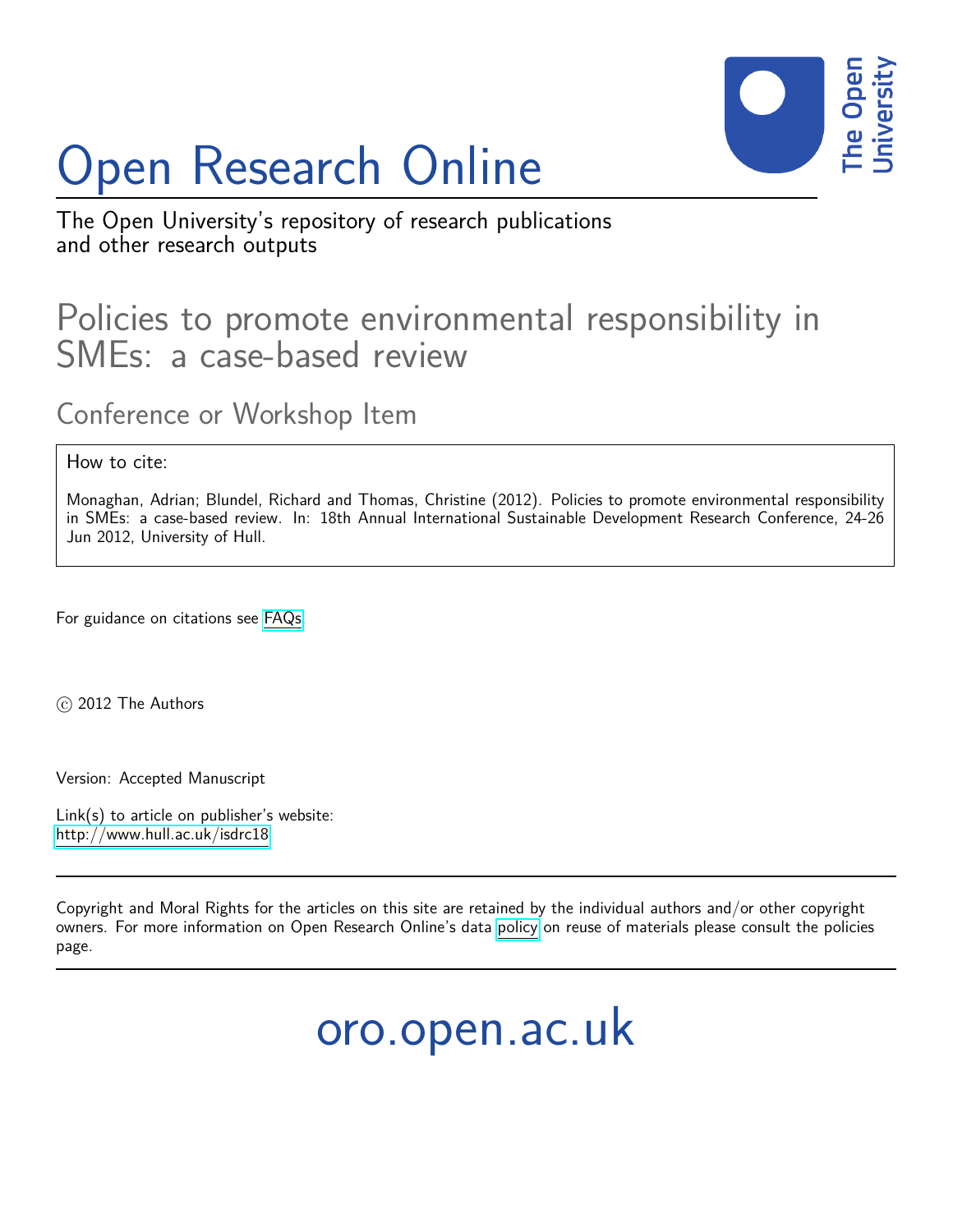*Paper presented in Track 4b: Markets, Institutions and Frameworks for Eco-Innovation, 18th Annual International Sustainable Development Research Conference, University of Hull, 24-26 June 2012.* 

### **Policies to promote environmental responsibility in SMEs: a case-based review**

#### **Adrian Monaghan**

University of Salford

#### **Richard Blundel**

The Open University

#### **Christine Thomas**

The Open University

#### ABSTRACT

Governments around the world are beginning to respond to the complex challenges of sustainable development. Until recently, much of the emphasis of policy-makers was around the 'greening' of larger public and private sector organisations. However, over the last two decades there has been an increasing interest in enhancing the environmental performance of SMEs. Many different policy tools have been introduced in an attempt to control against environmentally damaging economic activity on the part of SMEs, and to encourage them to adopt more environmentally benign ways of operating<sup>1</sup>. While some of these interventions have proved effective in their own terms, better integrated approaches are now required to address complex and deep-rooted sustainability challenges. It is also necessary to:

- clarify the purpose of each intervention, taking into account potential interactions and trade-offs;
- select appropriate tools based on an informed review of the available options;
- address geographic, sectoral and firm-level characteristics;
- recognise that environmental responsibility is a product of multi-level interactions involving SME owner-managers, their enterprises, and contexts in which they operate.

Environmental policy for SMEs is a vast arena, which extends from relatively modest local conservation projects to ambitious 'green new deals' that span national and regional economies. This paper provides an overview of the main types of policy developed in the last 20 years. Its aims are to:

1. Introduce the main options available to policy-makers seeking to influence the environmental performance of SMEs and entrepreneurial firms;

 $\overline{a}$ <sup>1</sup> See, for example, Parker et al. 2009, Parrish and Foxon 2009.